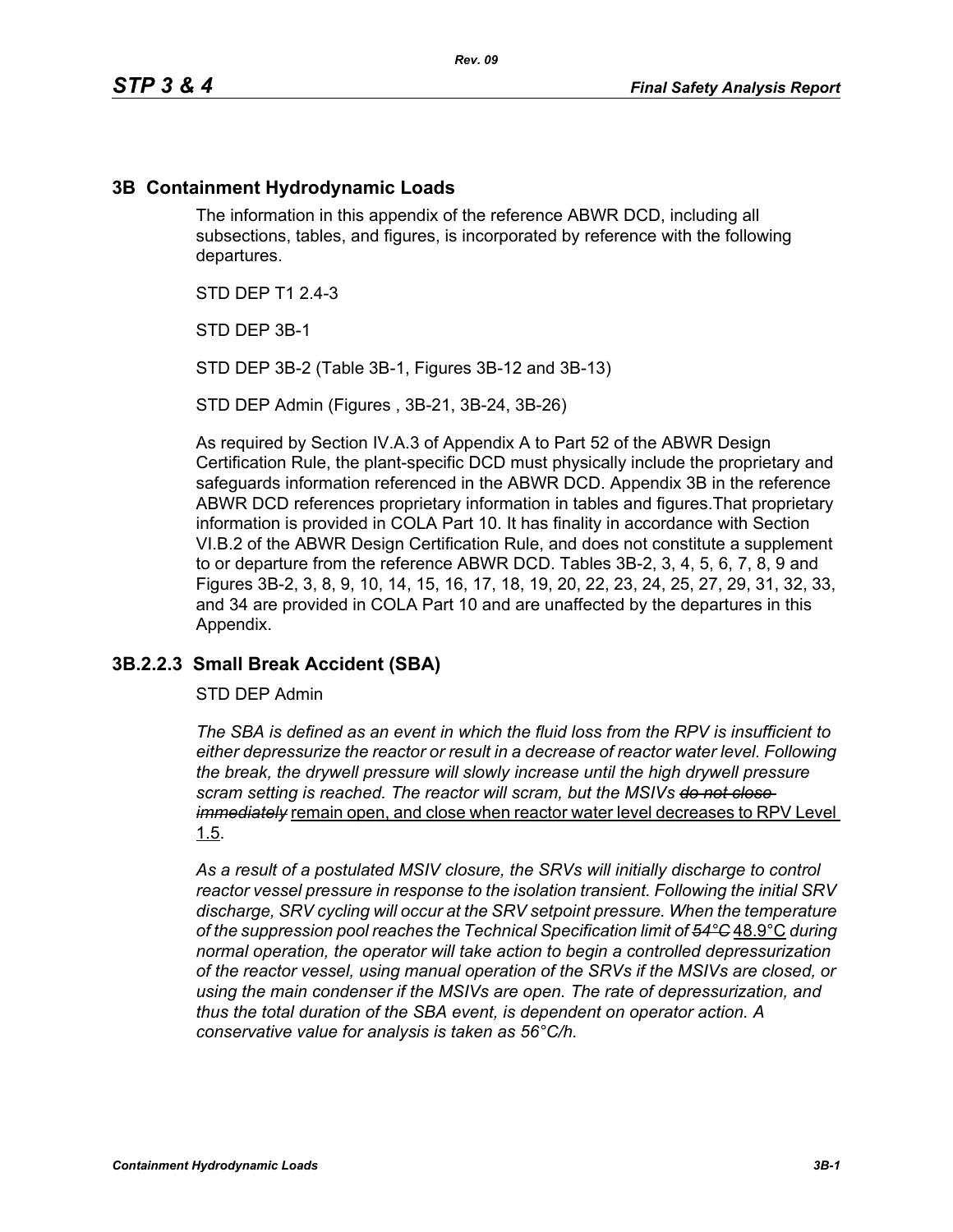# **3B.3.3 Quencher Condensation Performance**

STD DEP Admin

*Recent studies, subsequent to the issuance of NUREG-0783, conclude that steady steam flow through quencher devices (like the X-quencher) is expected to be a stable and smooth condensation process over the full range of pool temperature up to saturation. It is also concluded that the condensation loads for stem discharge* from Xquencher are *less than the loads from equivalent straight pipes.* Figure 3B-8 shows typical pressure amplitudes due to condensation of steam from X-quenchers. *These recent studies are described and discussed in Reference 3B-5.*

# **3B.4.2.1 Pool Boundary Loads**

STD DEP 3B-2

### *ABWR Pool Swell Loads*

*ABWR pool swell response calculations to quantify pool swell loads were based on a simplified, one dimensional analytical model*. The model was qualified against test data from the Pressure Suppression Test Facility (PSTF) for a 1/3- scaled Mark III pressure suppression system geometry. The methodology is similar to*, same as that reviewed and accepted by the staff (NEDE-21544P/NUREG-0808) for application to Mark II plants*. *This analytical model was qualified against Mark II full-scale test data*. *The ABWR* pressure suppression system *design* is similar to the Mark III design. The main difference is the smaller gas space above the suppression pool in the ABWR. This difference is accounted for in the analytical model for the pressure suppression system. *utilizes a confined wetwell airspace similar to that in Mark II design, but its vent system design is quite different than that in Mark II design. The ABWR vent system design utilizes horizontal vents similar to that in Mark III design. Therefore, recognizing this difference in vent system design, additional studies comparing model against Mark III horizontal vent test data were performed to assure adequacy of the model for application to ABWR.*

#### *Model Vs. Mark III Horizontal Vent Test Data*

Test data used to qualify the analytic model was taken from 1/3-scale tests for a Mark III geometry. The submergence to pool width ratio was representative of conditions in an ABWR. The GOTHIC code was used to model the Mark III tests. The model was designed to bound the test data. The test data used in the model comparison, and the modeling approach, are fully described in Reference 3B-17. *Model input/ assumptions used in predicting Mark III test data for model comparison were the same as prescribed in NEDE-21544P. Mark III horizontal vent system features were modeled in the following manner:* The major modeling assumptions were:

- *Pool swell water slug was approximated by a consistent thickness equal to top vent submergence*
- The wetwell is represented by a subdivided one-dimensional model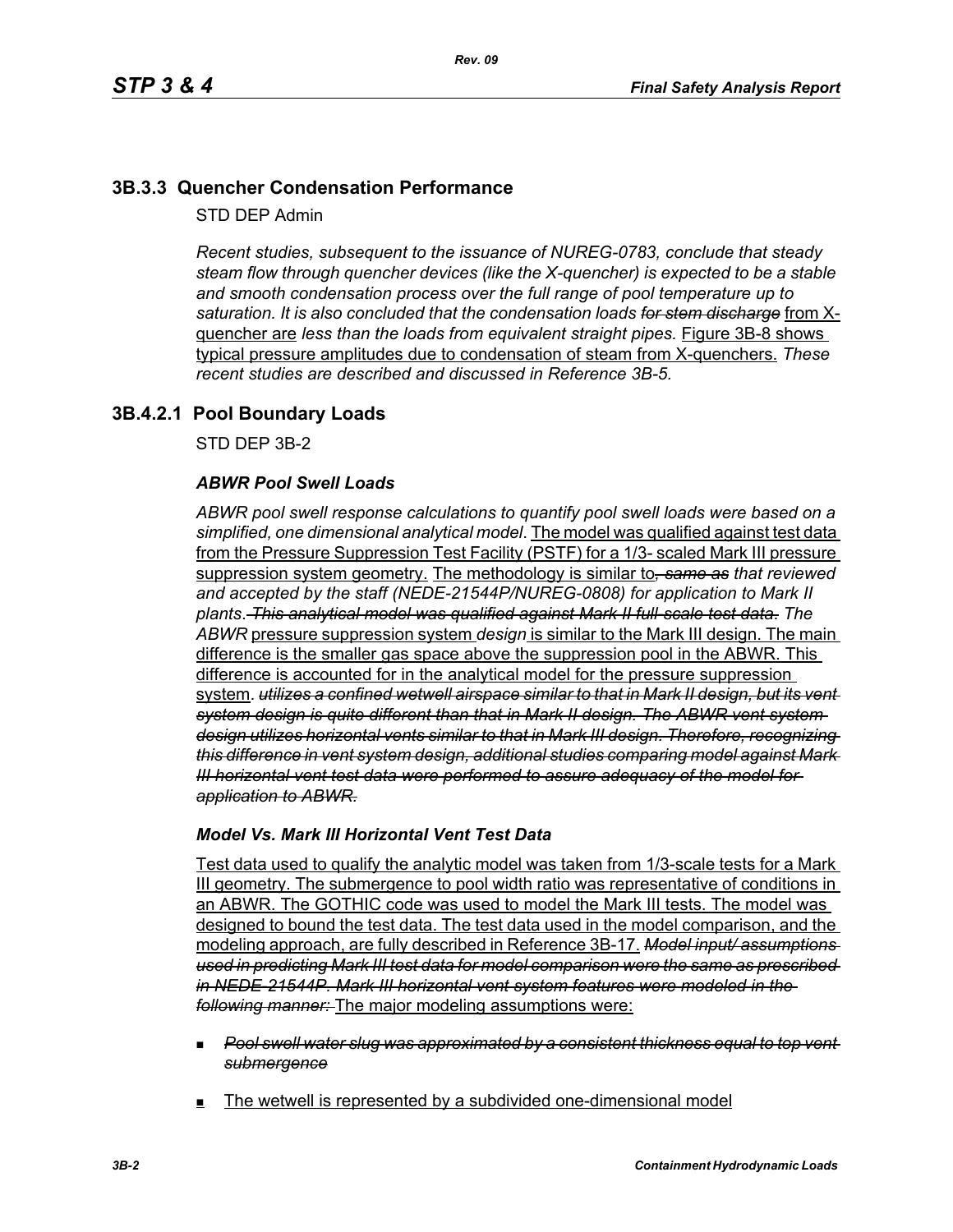- The *Drywell* drywell *pressure transient and vent clearing times* was specified using data from the tests *input based on test data*
- **Pressure losses between the measured pressure in the drywell and the weir wall** region were ignored to maximize the air flow into the suppression pool
- *Vent flow area increased in order with the clearing of middle and bottom vents* A single horizontal vent, having the full combined open area of the three horizontal vents, was modeled at the elevation of the top vent

*Test data used for model comparison were taken from full-scale and sub-scale tests, and they were representative of ABWR submergence to pool width ratio. The test data used in model comparison are listed in Table 3B-8.*

*Comparison results,* summarized in Reference 3B-17 *Table 3B-9 and sample results shown graphically in Figures 3B-9 and 3B-10, demonstrate that the model over predicts the horizontal vent test data. These comparison results demonstrate and assure adequacy of the model for calculating ABWR pool swell response.*

#### *Pool Swell Loads*

*Pool swell response calculations were done using the* same modeling approach and assumptions that were used in the qualification against the 1/3 scale Mark III test data. The model is fully described in Reference 3B-17.*analytical model described above. Reference 3B-14 provides a detailed description of the model. The modeling scheme for calculations was consistent with that used for model vs. test data comparison. For an added conservatism in model predictions, water slug surface area occupied by the air bubble was taken as 80% of the total pool surface area in pool swell response calculations.*

The model includes *In modeling and simulating the pool swell phenomenon, the following assumptions were made*:

- *(1) Noncondensable gases are assumed to behave as an ideal gas.*
- *(2) After the vent clearing, only noncondensable gases flow through the vent system.*
- *(3) The flow rate of noncondensable gases through the vent system is calculated assuming one-dimensional flow under adiabatic conditions and considering the pipe friction effects* with possible choking at the vent exit.
- *(4)* All three horizontal vents are combined into a single flow path that has the total flow area of all 3 vents. The bottom of the single modeled vent is located at the physical bottom of the top vent in the vertical vent pipe.*The noncondensable gases contained initially in the drywell are compressed isentropically.*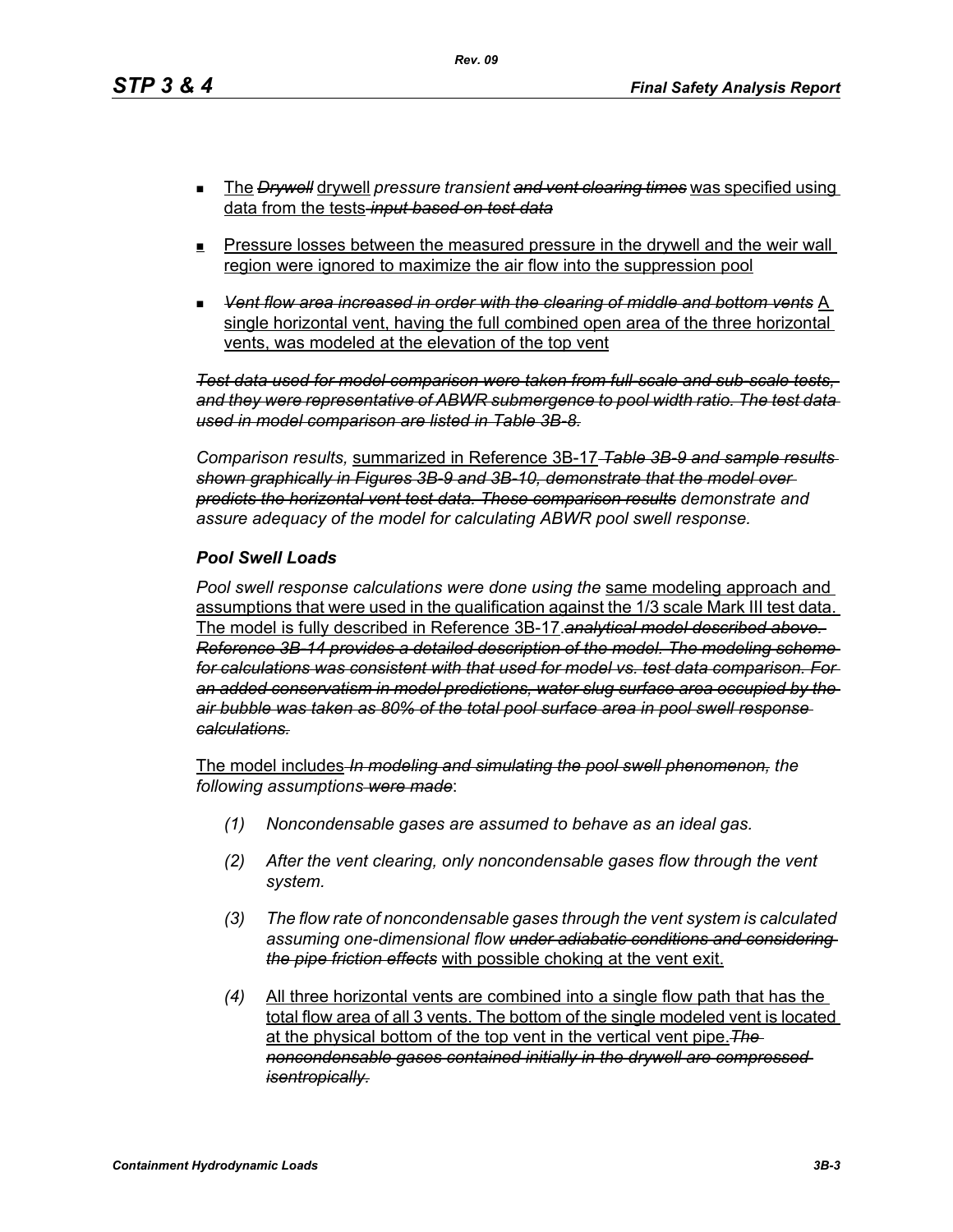*(5) The temperature of bubbles* is forced to near thermal equilibrium with the pool. *(noncondensable gas) in the pool is taken to be the same as that of the noncondensable gases in the drywell (from (4)).*

*Rev. 09*

- *(6) After the vent clearing, pool water of constant thickness above the top horizontal vent outlet is accelerated upward.*The built-in interfacial drag models in GOTHIC are used to predict the bubble expansion and the acceleration of the water above the vents, including differential velocity in the air and water phases resulting in thinning of the slug as it rises.
- *(7) Friction between* the *pool water and the pool boundary and fluid viscosity are* is *neglected.*
- *(8) Noncondensable gases present in the wetwell airspace are assumed* is compressed by the rising water. For predicting the maximum slug velocity, the air space is assumed to be in thermal equilibrium with the pool to minimize the air space pressure. For predicting the maximum bubble and air space pressure, the air space is assumed to be thermally isolated from the pool.to undergo a polytropic compression process during the pool swell *phase.*
- *(9)* Heat transfer to the pool and air space boundaries is ignored*. For conservative estimates, a polytropic index of 1.2 will be used for computing the pool swell height and pool swell velocity, and an index of 1.4 for computing pressurization of the wetwell airspace.*
- *(10) For added conservatism, pool swell velocity obtained in (9) above will be multiplied uniformally by a factor of 1.1 in defining impact/drag loads.* The air bubble is constrained to rise in an area that is 80% of the full pool area.

*Structures located between 0 and 7m*8.8m *above the initial surface will be subjected to impact load by an intact water ligament, where the 7m* 8.8m *value corresponds to the calculated maximum pool swell height. The load calculation methodology will be based on that approved for Mark II and Mark III containments (NUREG-0487 and NUREG-0978).*

*Structures located at elevations between the 7m*8.8m *and 10.3m*12.1m *will be subjected to froth impact loading. This is based on the assumption that bubble breakthrough (i.e., where the air bubbles penetrate the rising pool surface) occurs at 7m*8.8m *height, and the resulting froth swells to a height of 3.3m. This froth swell height is the same as that defined for Mark III containment design and this.*This *is considered to be conservative for the ABWR design. Because of substantially smaller wetwell gas space volume (about 1/5th of the Mark III design), the ABWR containment is expected to experience a froth swell height substantially lower than the Mark III design. The wetwell gas space is compressed by the rising liquid slug during pool swell, and the resulting increase in the wetwell gas space pressure will decelerate the liquid slug before the bubble break-through process begins. The load calculation methodology will be based on that approved for the Mark III containment (NUREG-0978).*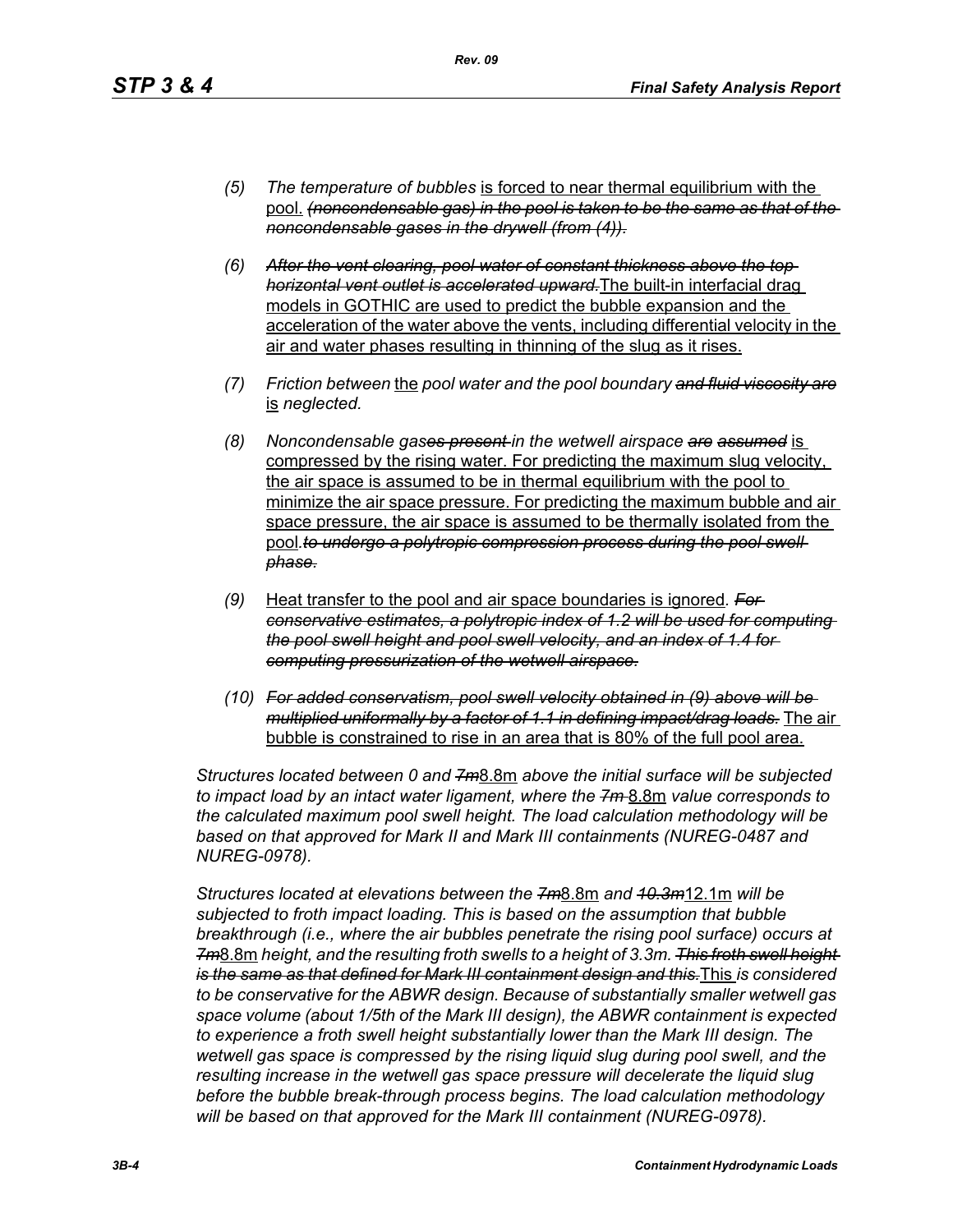*As shown in Figure 3B-13 the gas space above the 10.3 m*12.1m *elevation will be exposed to spray condition including*which is expected to induce *no significant loads on structures in that region.* 

*As drywell air flow through the horizontal vent system decreases and the air/water suppression pool mixture experiences gravity-induced phase separation, pool upward movement stops and the "fallback" process starts. During this process, structures between the bottom vent and the 10.3m*12.1m *elevation can experience loads as the mixture of air and water fall past the structure. The load calculation methodology for the defining such loads will be based on that approved for Mark III containment (NUREG-0978).*

#### **3B.4.2.3 Impact and Drag Loads**

STD DEP 3B-1

STD DEP Admin

*As the pool level rises during pool swell, structures or components located above the initial pool surface (but lower than its maximum elevation) will be subjected to water impact and drag loads. The following equations will be used to compute the applicable impact and drag loads on affected structures.*

| <b>Impact Load</b>                                                |                                               |
|-------------------------------------------------------------------|-----------------------------------------------|
| <b>Flat Target:</b>                                               |                                               |
| т<br>$=$                                                          | $(0.011 \times W)$ / V for V $\geq$ 2.13m / s |
|                                                                   | $=$ (0.0016 x W) for V < 2.13m / s            |
| The equation above is replaced with the following equation below: |                                               |
| Т<br>$=$                                                          | $(0.011 \times W) / V$ for $V \ge 2.13$ m / s |
| $=$                                                               | $(0.0052 \times W)$ for V < 2.13m / s         |
| where                                                             |                                               |
| Τ<br>$=$                                                          | Pulse duration, s                             |
| D<br>=                                                            | Diameter of cylindrical pipe, m               |
| W<br>=                                                            | Width of the flat structure, m                |
| v                                                                 | Impact velocity, m/s                          |

#### **3B.4.3.2.1 Description of CO Database**

STD DEP Admin

*A detailed description, evaluation, and discussion of CO data are given in Reference 3B-7.*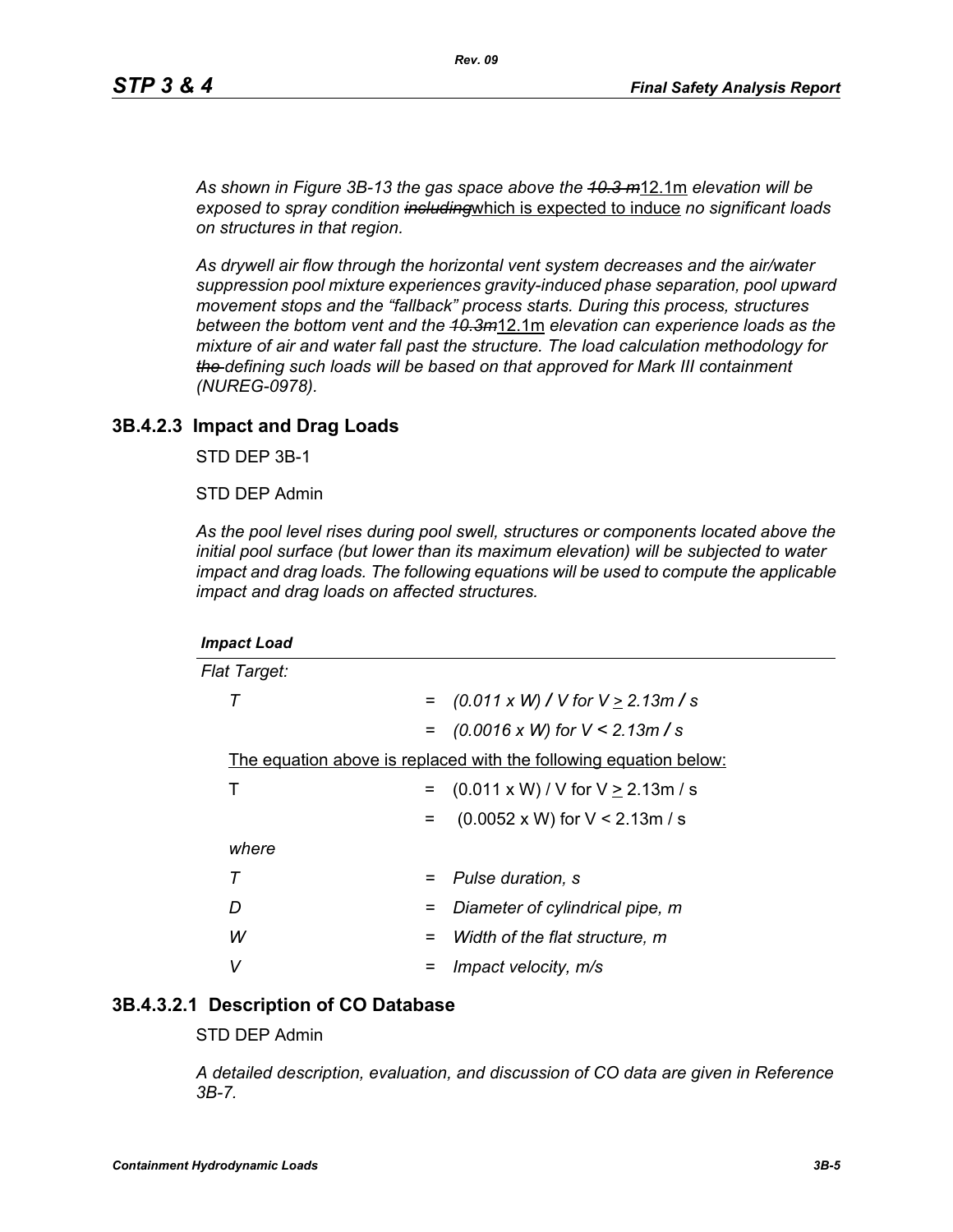*The test program consisted of a total of 13 simulated blowdowns in sub-scaled test facility representing a one-cell (360°* 36°*) sector of the ABWR horizontal vent design, which included a signal* single *vertical/horizontal vent module. The subscaled (SS) test facility was geometrically (all liner dimensions scaled by a factor of 2.5) similar to the prototypical ABWR design, and the single vertical/horizontal vent module included all three horizontal vents, as shown in Figure 3B-15. In these tests, full-scale thermodynamic conditions were employed. This approach is based on the belief that condensation phenomena at the vent exit are mainly governed by the thermodynamic properties of the liquid and vapor phases. In accordance with this scaling procedure, measured pressure amplitudes are equal to full-scale values at geometrically similar locations, whereas measured frequencies are 2.5 times higher than the corresponding full-scale frequencies.The technical basis for using this scaling approach was based on extensive review and evaluation of the available literature on CO scaling and scaled tests performed for Mark II and Mark III containments, as well as general consensus of technical experts in this field. The CO scaling studies, which have been performed independently by various technical experts, show that for tests in a geometrically scaled facility with full-scale thermodynamic conditions, the measured pressure amplitudes are the same as full-scale values at geometrically similar locations, and measured pressure frequencies are the scale factor times higher than the corresponding full-scale frequencies.*

## **3B.4.3.3.3.3 Loads on Horizontal Vent**

#### STD DEP Admin

*For structure evaluation of the horizontal vent pipe and pedestal, an upward load, based on the HVT test data, is conservatively defined as shown in Figure 3B-27* 3B-33*.*

*For building structure response analysis for the evaluation of RPV and its internals, the horizontal vent upward load is specified as shown in Figure 3B-28* 3B-34*. To bound symmetrical and asymmetrical loading conditions, the following two load cases will be considered and analyzed.*

#### **3B.4.4.1 Exhaust Steam Condensation Loading**

STD DEP T1 2.4-3

*The RCIC system is a safety system, consisting of a steam turbine, pump, piping, accessories, and necessary instrumentation. The steam turbine exhaust steam piping is ASME Code Class 2 piping, as noted in the RCIC P&ID in Tier 2 Figure 5.4-8.*

*To minimize exhaust steam line vibration and noise levels, the discharge end of the turbine exhaust line will be equipped with a condensing sparger. The sparger design configuration will be similar to that currently used successfully for the operating BWRs.* The turbine exhaust piping, including the RCIC sparger, are designed to retain piping pressure integrity and functional capability.

*The condensing sparger is expected to produce a very smooth steam condensation operation resulting in low pressure fluctuations in the poll* pool*, which would imply low*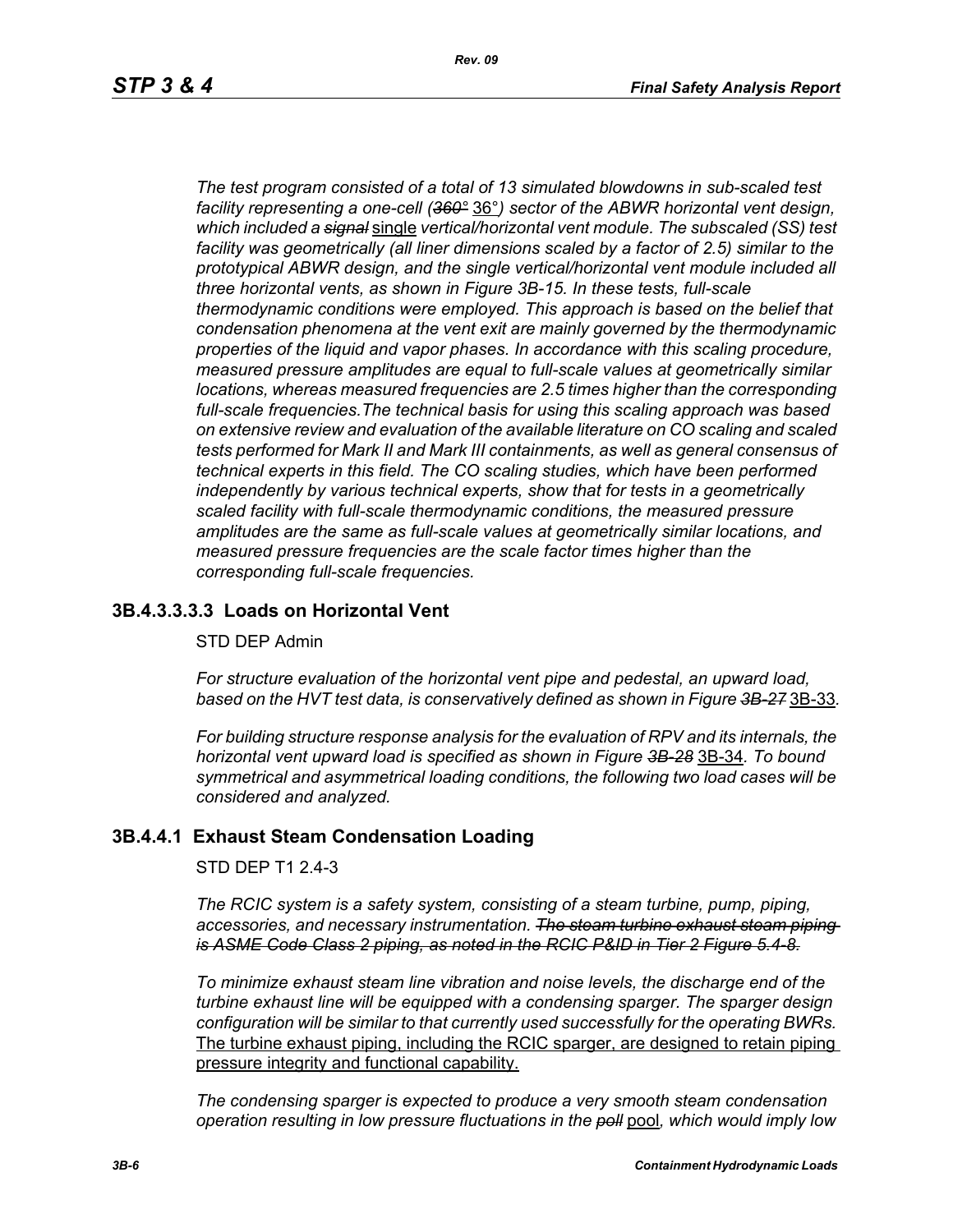*pressure on the pool boundary. During RCIC operation, steam mass flux in the neighborhood of 470.72 PaÞs are expected, which should assure smooth steam condensation process. During the extended RCIC operation, condensing exhaust steam will bring the poll* pool *to high temperature. At high poll* pool *temperatures, long plumes consisting of a random two-phase mixture of entrained water and steam bubbles are expected to exist. As reported in Reference 3B-16*, this plume would not shed large coherent bubbles. Large coherent bubbles are a concern because they may drift and collapse in a cooler region of the pool, *the condensation of the steam within such a mixture will not give rise to large bubbles that drift in to a cooler region of the pool and suddenly collapse which could transmit* potentially producing *significant loads to the pool boundary.*

#### **3B.5 Submerged Structure Loads**

STD DEP Admin

*During SRV actuations, the dynamic process of the steam blowdown is quite similar to LOCA steam blowdown but the induced load is mitigated by the X-quencher device attached at the end of each discharge device* line. *Two types of loads are important. One is due to the water jet formed at the confluence of the X-Quencher arm* arms *discharges and another is due to the four air bubbles formed between the arms of the X-Quencher. These air bubbles are smaller in size than the LOCA air bubbles, reside longer in the pool, and oscillate as they rise to the free surface of the pool.*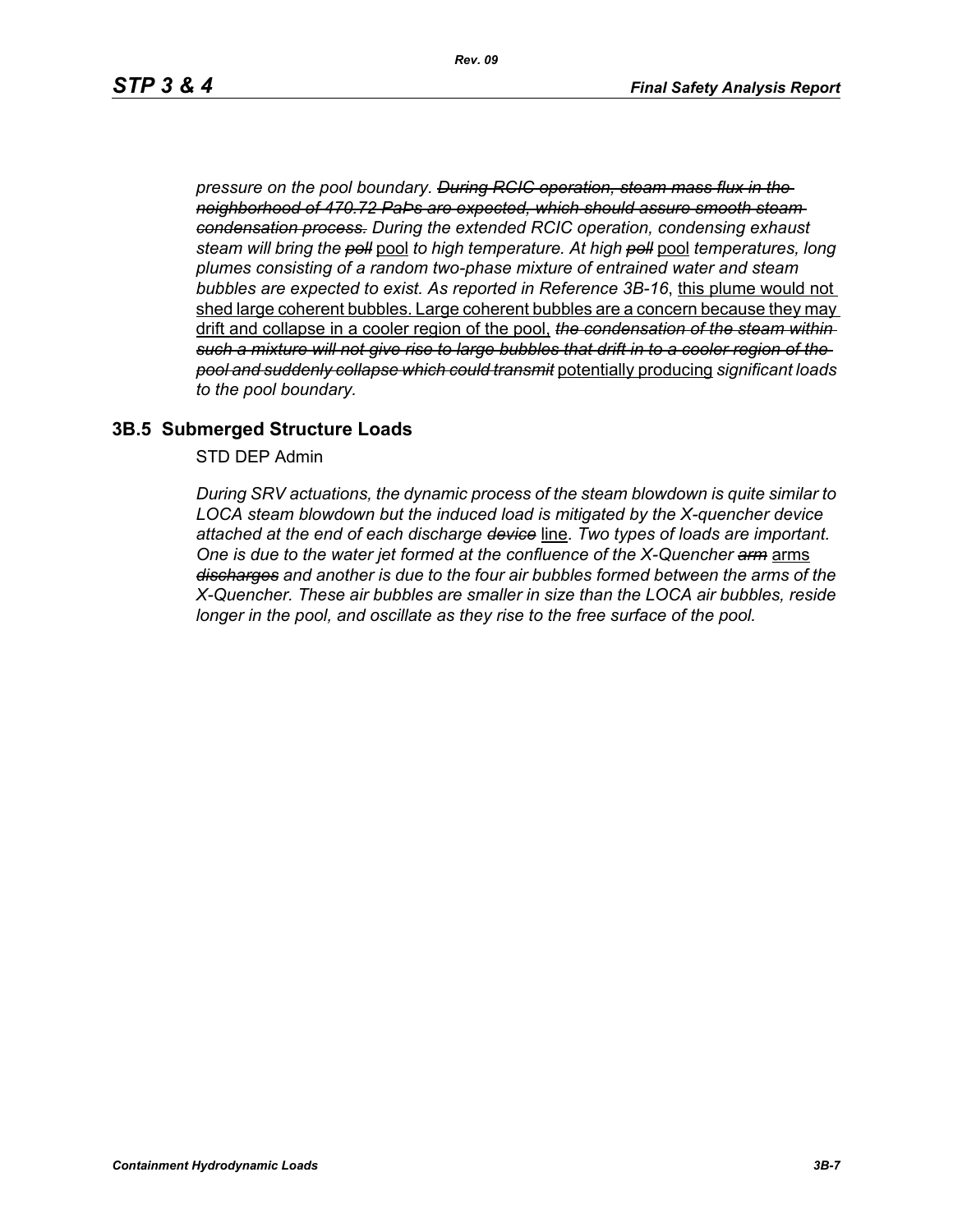#### **3B.7 References**

STD DEP Admin

STD DEP 3B-2

- 3B-13 *T. H. Chuang, L. C. Chow, and L. E. Lasher, "Analytical Model for Estimating Drag Forces on Rigid Submerged Structures Caused by LOCA and Safety Relief Valve Ramshead Air Discharges"*, Supplement for X-Quencher Air Discharge," *NEDO-21471, Supplement 1, June 1978.* October 1979.
- 3B-17 "Post LOCA Suppression Pool Swell Analysis for ABWR Containment Design," UTLR-0005, Toshiba Corporation, September 2009.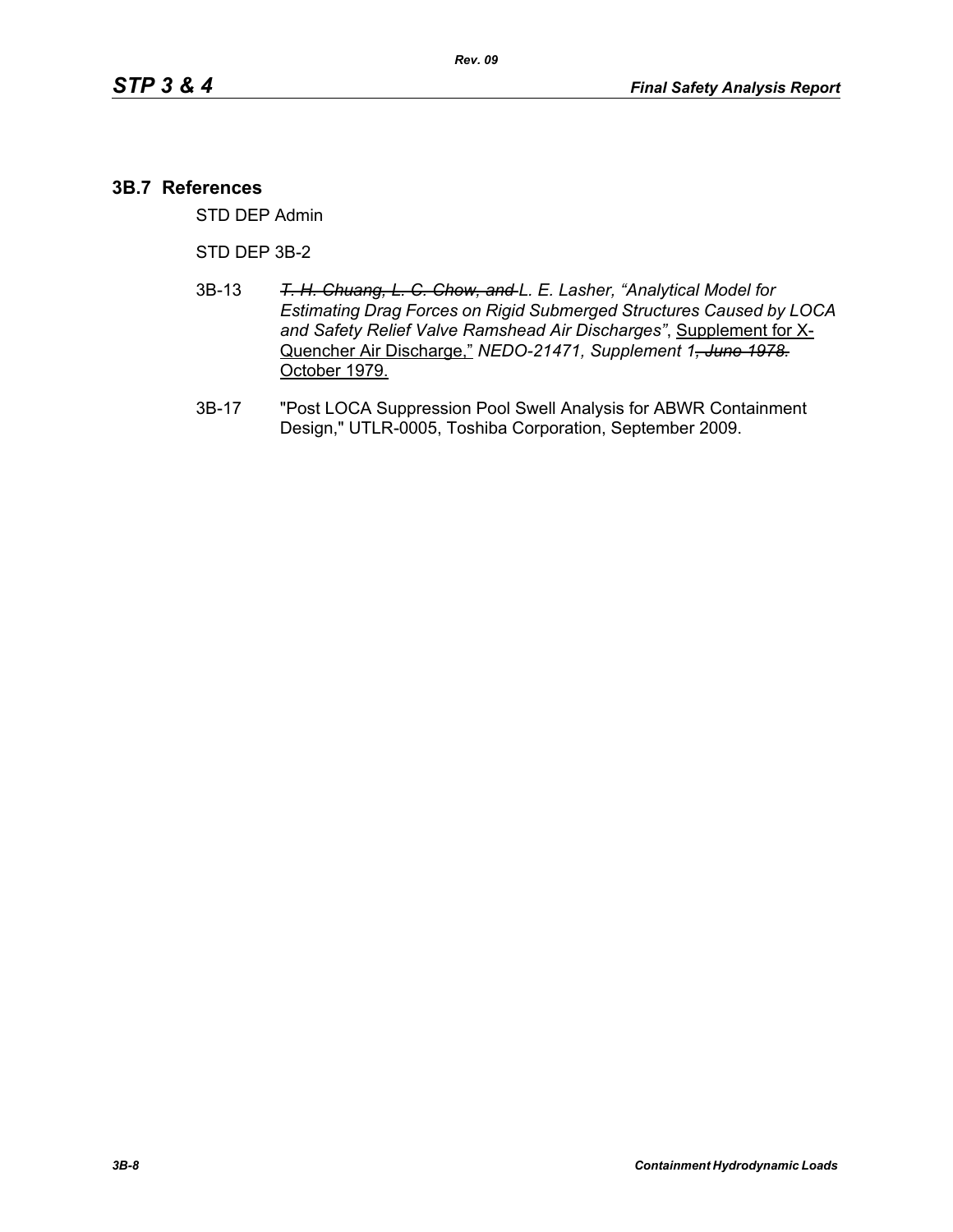| Description                           | Value                |  |
|---------------------------------------|----------------------|--|
| 1. Air bubble pressure (maximum)      | 133.37 kPaG 195 kPaG |  |
| 2. Pool swell velocity (maximum)      | $10.9$ m/s           |  |
| 3. Wetwell airspace pressur (maximum) | 107.87 kPaG 146 kPaG |  |
| 4. Pool swell height (maximum)        | 7m 8.8m              |  |

# **Table 3B-1 Pool Swell Calculated Values**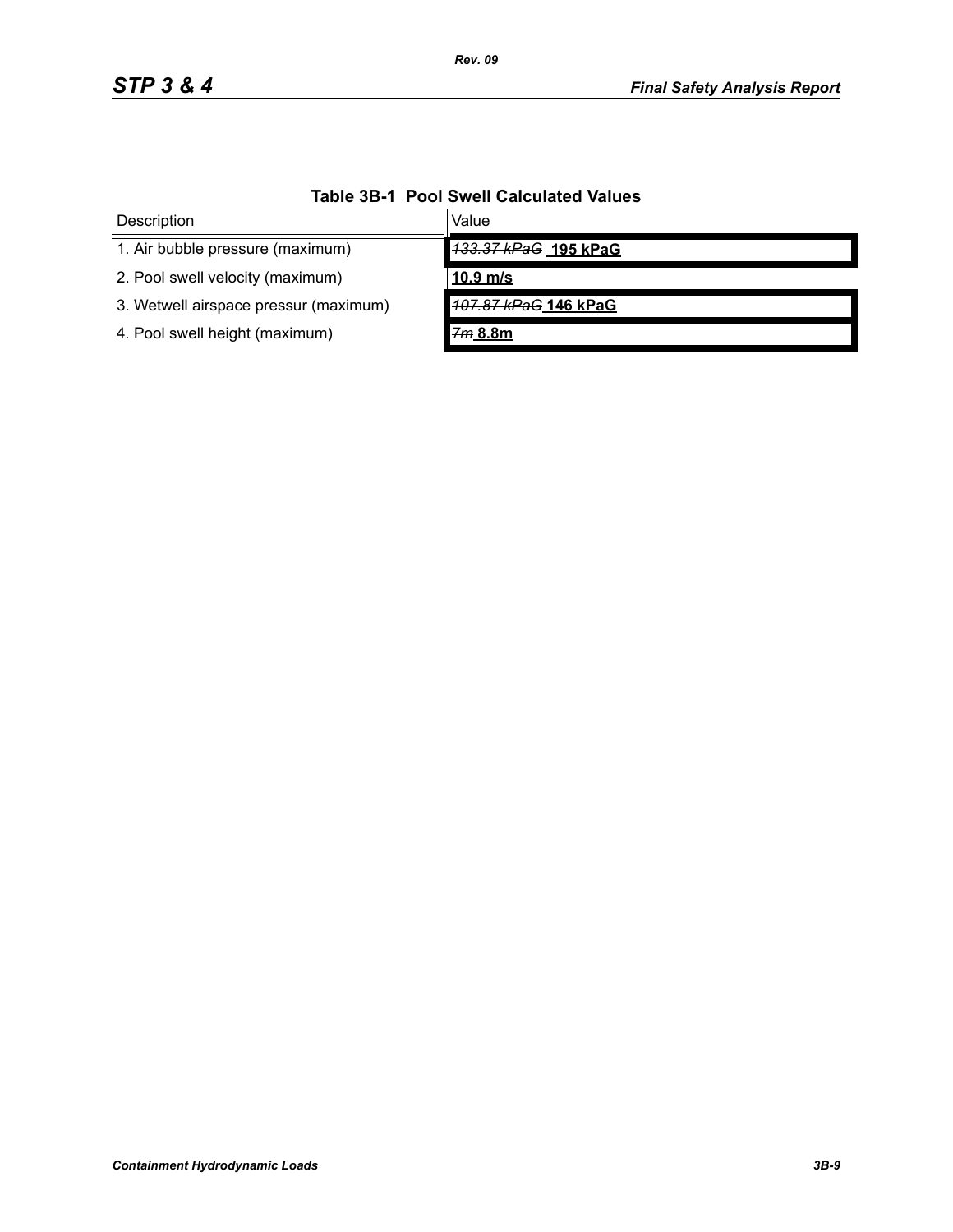*Figure 3B-11 Pool Boundary Pressure During Pool Swell, Normalized to Bubble Pressure*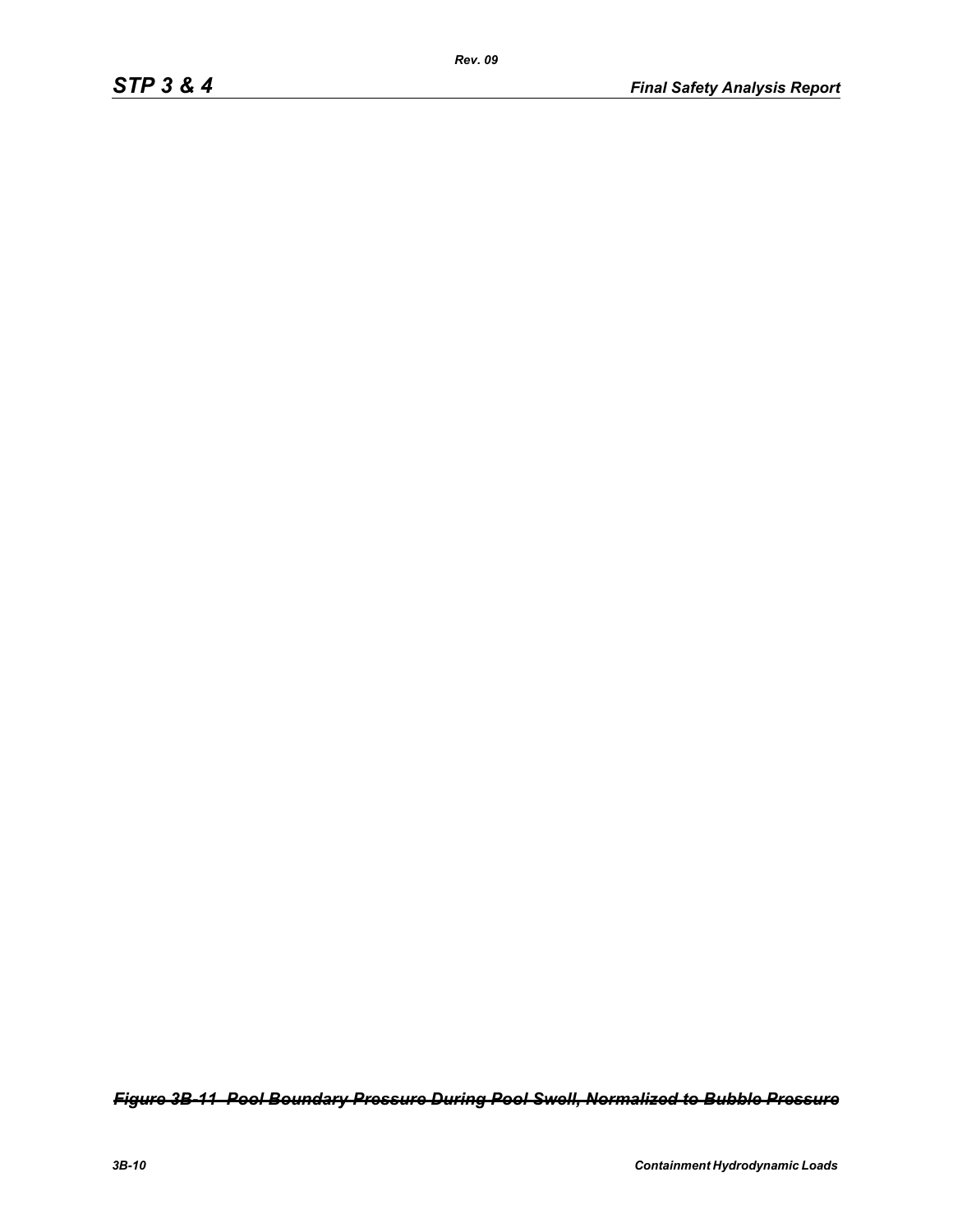

**Figure 3B-12 Time History of Air Bubble Pressure**

*Rev. 09*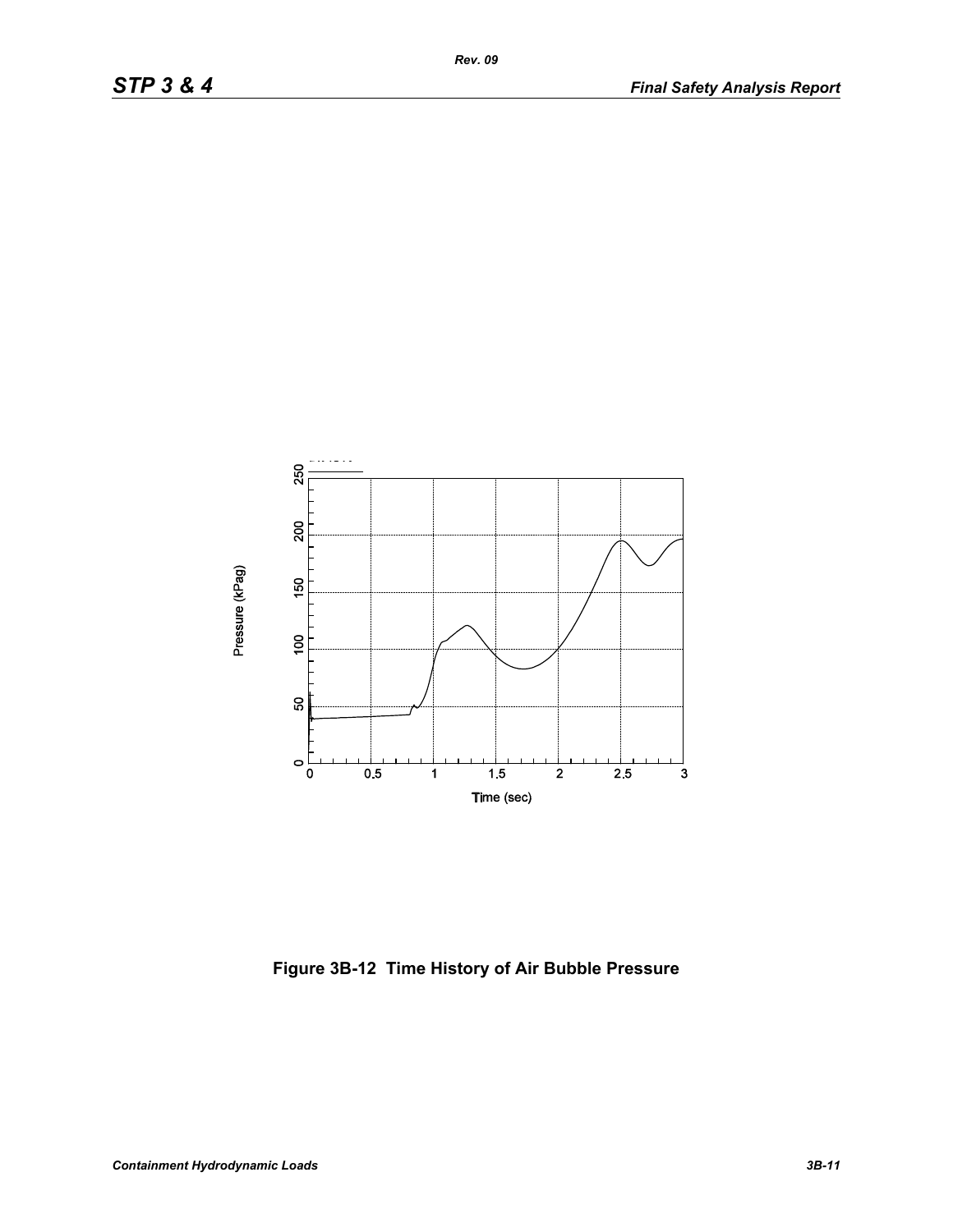

**Figure 3B-13 Schematic of the Pool Swell Phenonmenon**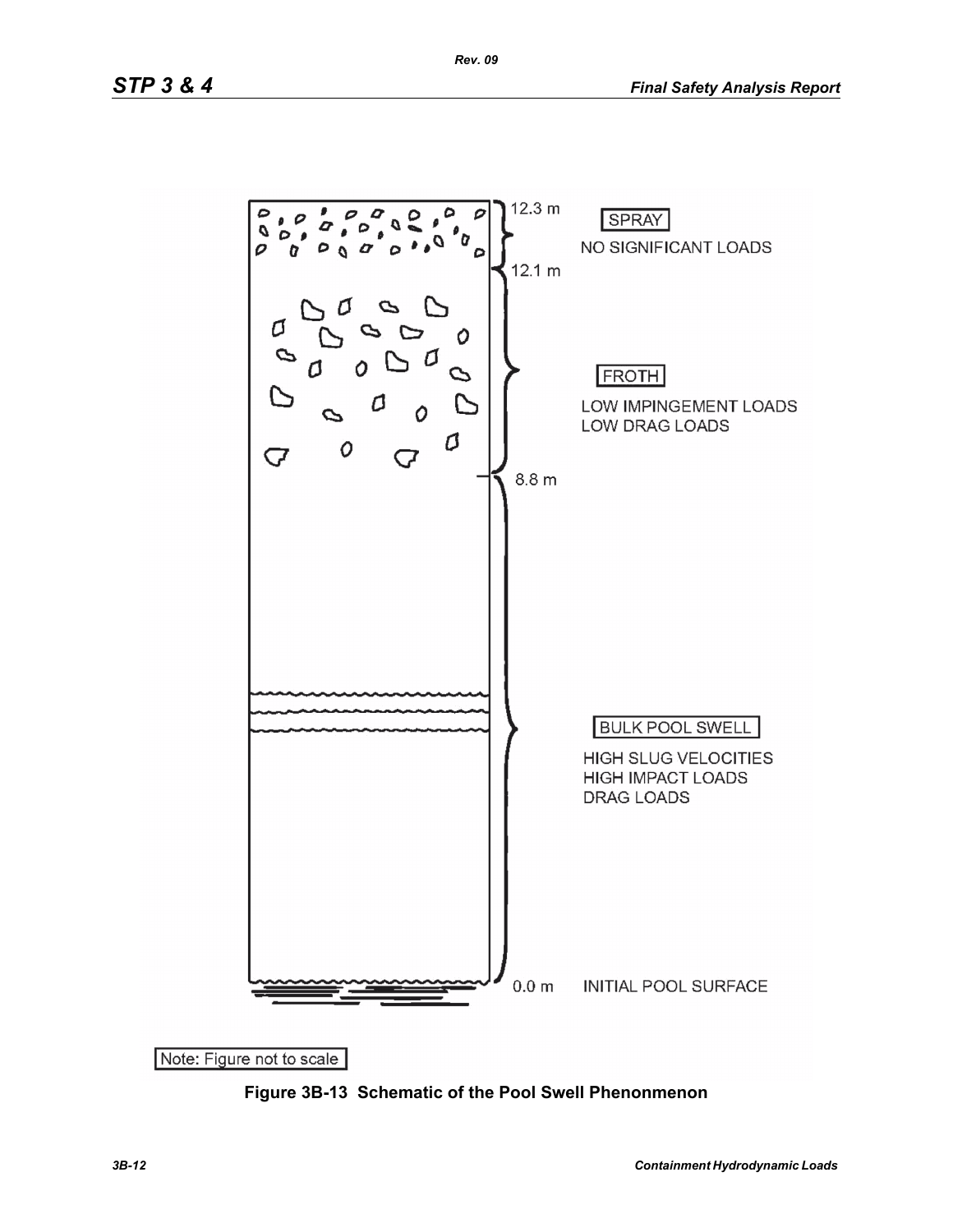

**Figure 3B-21 ABWR CO Source Load Methodology**